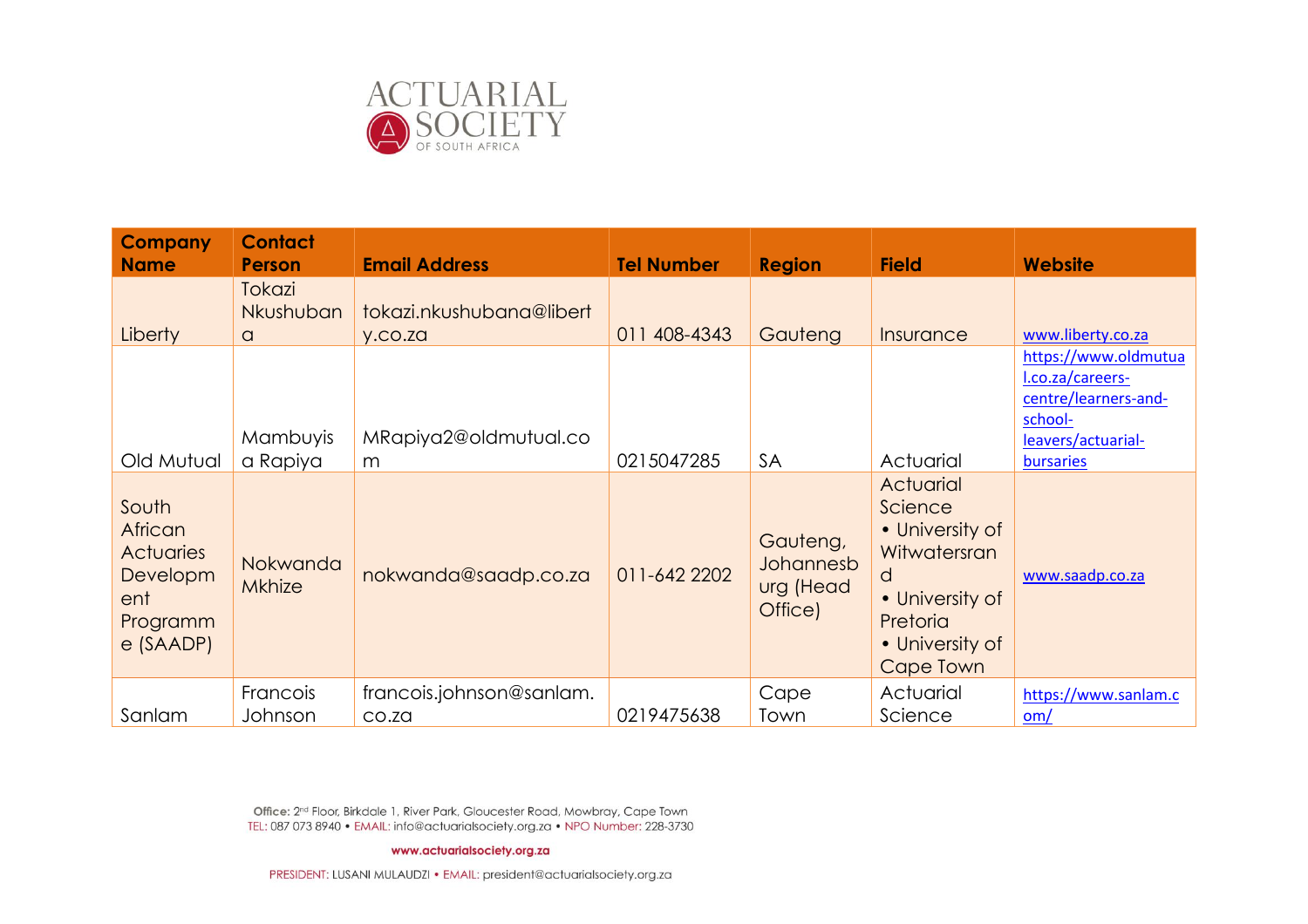

| Company<br><b>Name</b>                                 | <b>Contact</b><br><b>Person</b>                             | <b>Email Address</b>                                                                                       | <b>Tel Number</b>                 | <b>Region</b>           | <b>Field</b>                                      | <b>Website</b>                                                                                                             |
|--------------------------------------------------------|-------------------------------------------------------------|------------------------------------------------------------------------------------------------------------|-----------------------------------|-------------------------|---------------------------------------------------|----------------------------------------------------------------------------------------------------------------------------|
| Momentu<br>m                                           | <b>Zenabia</b><br>Lambrecht<br>s and<br>Siboniso<br>Nxumalo | Siboniso.Nxumalo@mmiho<br>Idings.co.za (gauteng<br>Zenobia.Lambrechts@mm<br>iholdings.co.za (Cape<br>Town) |                                   | <b>National</b>         | Actuarial<br>Science                              | https://allbursaries.co.<br>za/commerce-<br>bursaries-south-<br>africa/momentum-<br>mmi-actuarial-bursary/                 |
| Allan Gray<br>Orbis<br>Foundation                      | Website                                                     | fellowship@allangrayorbis.<br>org                                                                          | 0861239235                        | National                | <b>Entrepreneurs</b>                              | www.allangrayorbis.or<br>$\mathbf{g}$                                                                                      |
| City of<br>Johannesb<br>urg Bursary<br>South<br>Africa | <b>Billy Baloyi</b>                                         | billyb@joburg.org.za                                                                                       | 011 407 6979<br>/ 0860 562<br>874 | <b>Braamfont</b><br>ein | Actuarial<br>Science                              | http://www.zabursarie<br>s.co.za/government-<br>bursaries-south-<br>africa/city-of-<br>johannesburg-bursary/               |
| Compensa<br>tion Fund<br><b>Bursary</b>                | Mr Mofana<br>/ Ms Khoza                                     | tbf@saica.co.za (with the<br>words "CF 2020 Cohort" in<br>the email subject line)                          | 012 406 5708<br>/ 012 406<br>5709 | National                | Actuarial<br>Science/<br>Financial<br>Mathematics | http://www.zabursarie<br>s.co.za/government-<br>bursaries-south-<br>africa/compensation-<br>fund-bursary/                  |
| City of<br>Ekurhuleni<br><b>Bursary</b>                | <b>Busi Sibiya</b>                                          |                                                                                                            | 011 999 6339                      | Gautena                 |                                                   | http://www.zabursaries.co.za/g<br>overnment-bursaries-south-<br>africa/ekurhuleni-metropolitan-<br>municipality-bursaries/ |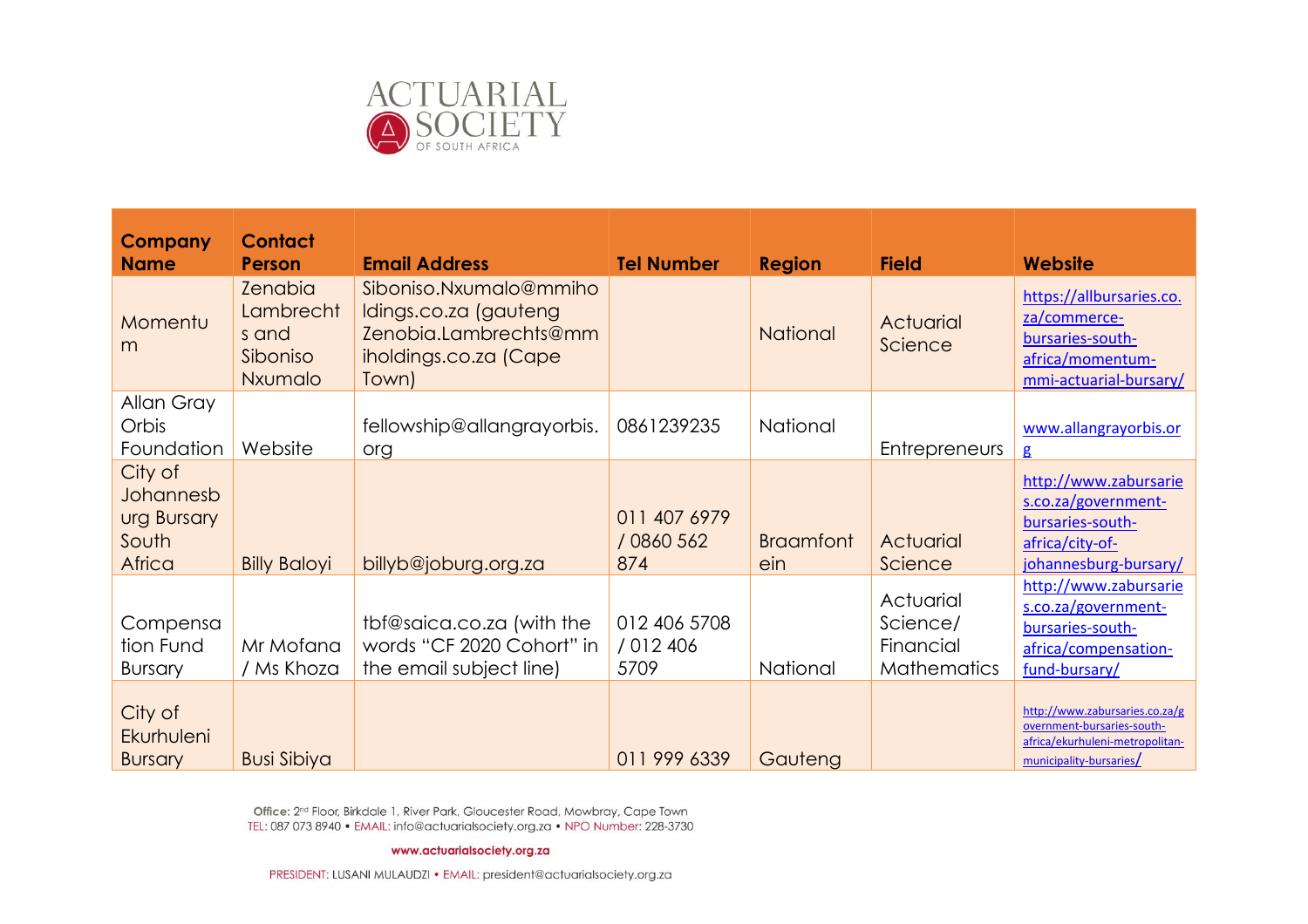

| <b>Company</b><br><b>Name</b>                          | <b>Contact</b><br><b>Person</b>                               | <b>Email Address</b>               | <b>Tel Number</b>                 | <b>Region</b>   | <b>Field</b>               | <b>Website</b>                                                                                                        |
|--------------------------------------------------------|---------------------------------------------------------------|------------------------------------|-----------------------------------|-----------------|----------------------------|-----------------------------------------------------------------------------------------------------------------------|
| Financial<br>Services<br>Board (FSB)<br><b>Bursary</b> | Mr Lordwin<br>Shai                                            | recruitment@fsb.co.za              | 012 428 8149                      | National        | Actuarial<br>Science       | http://www.zabursarie<br>s.co.za/science-<br>bursaries-south-<br>africa/financial-<br>services-board-fsb-<br>bursary/ |
| <b>Investec</b><br><b>CSI</b>                          | Mr Mthusi<br>Morebodi                                         | applications@StudyTrust.o<br>rg.za | 011 403 1632<br>/ 011 403<br>1130 | <b>National</b> | Actuarial<br>Science       | http://www.zabursarie<br>s.co.za/commerce-<br>bursaries-south-<br>africa/investec-<br>bursary-south-africa/           |
| <b>ISFAP</b><br><b>Bursary</b>                         | <b>ISFAP</b><br><b>Bursary</b>                                | nfo@isfap.co.za                    | 087 805 8500                      | National        | Actuarial<br>Science (BSc) | http://www.zabursarie<br>s.co.za/general-<br>bursaries-south-<br>africa/isfap-bursary/                                |
| <b>JSE</b><br>Empowerm<br>ent Fund<br>(JEF)            | <b>JSE</b><br>Empowerm<br>ent Fund<br>(JEF)<br><b>Bursary</b> | info@jse.co.za                     | 0115207000                        | <b>National</b> | Actuarial<br>Science       | http://www.zabursarie<br>s.co.za/general-<br>bursaries-south-<br>africa/johannesburg-<br>stock-exchange-<br>bursary/  |
| Liberty<br><b>Bursary</b>                              | Liberty<br><b>Bursary</b>                                     | nfo@liberty.co.za                  | 0860 456 789<br>/ 011 408<br>4871 | National        | Actuarial<br>Science       | http://www.zabursaries.co.za/s<br>cience-bursaries-south-<br>africa/liberty-life-bursary/                             |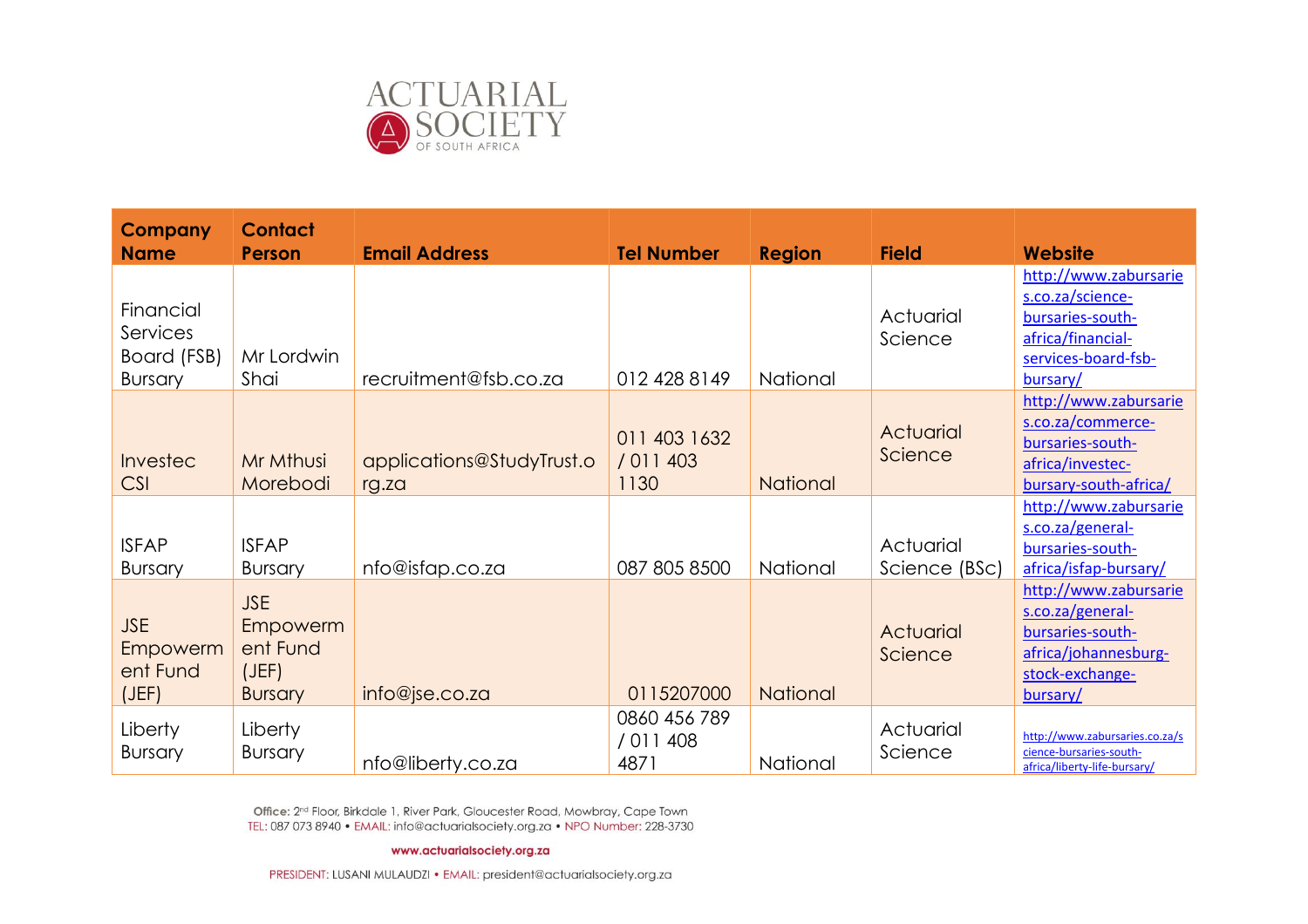

| <b>Company</b><br><b>Name</b>                                     | <b>Contact</b><br><b>Person</b>                                   | <b>Email Address</b>               | <b>Tel Number</b>                                                                             | <b>Region</b>   | <b>Field</b>                                                                                    | <b>Website</b>                                                                                                         |
|-------------------------------------------------------------------|-------------------------------------------------------------------|------------------------------------|-----------------------------------------------------------------------------------------------|-----------------|-------------------------------------------------------------------------------------------------|------------------------------------------------------------------------------------------------------------------------|
| Oasis<br><b>Bursary</b>                                           | Oasis<br><b>Bursary</b><br>South<br>Africa                        | bursary@oasiscrescent.co<br>m      | 021 413 7923<br>(Cape Town)<br>011 263 7860<br>(Johannesbur<br>g) 031 409<br>0786<br>(Durban) | <b>National</b> | <b>Bachelor of</b><br>Science in<br>Actuarial<br>Science and<br>Financial<br><b>Mathematics</b> | http://www.zabursarie<br>s.co.za/general-<br>bursaries-south-<br>africa/oasis-bursary/                                 |
| PPS Bursary                                                       | contact<br>centre                                                 | bursaries@pps.co.za                | 0116449629                                                                                    | National        | Actuarial<br>Science                                                                            | http://www.zabursarie<br>s.co.za/general-<br>bursaries-south-<br>africa/pps-chairmans-<br>fund-bursary/                |
| <b>PSG</b><br><b>Bursary</b>                                      | <b>PSG</b><br><b>Bursary</b>                                      | info@psg.co.za                     | 0800551552                                                                                    | <b>National</b> | Actuarial<br>Science                                                                            | http://www.zabursarie<br>$s.co.za/mba-$<br>postgraduate/psg-<br>bursary/                                               |
| Public<br>Investment<br>Corporatio<br>$n$ (PIC)<br><b>Bursary</b> | Public<br>Investment<br>Corporatio<br>$n$ (PIC)<br><b>Bursary</b> | bursaryapplications@pic.<br>gov.za | 012 742 3400/<br>012 742 3560/<br>012 742 2300                                                | National        | Actuarial<br>Science                                                                            | http://www.zabursarie<br>s.co.za/general-<br>bursaries-south-<br>africa/public-<br>investment-<br>corporation-bursary/ |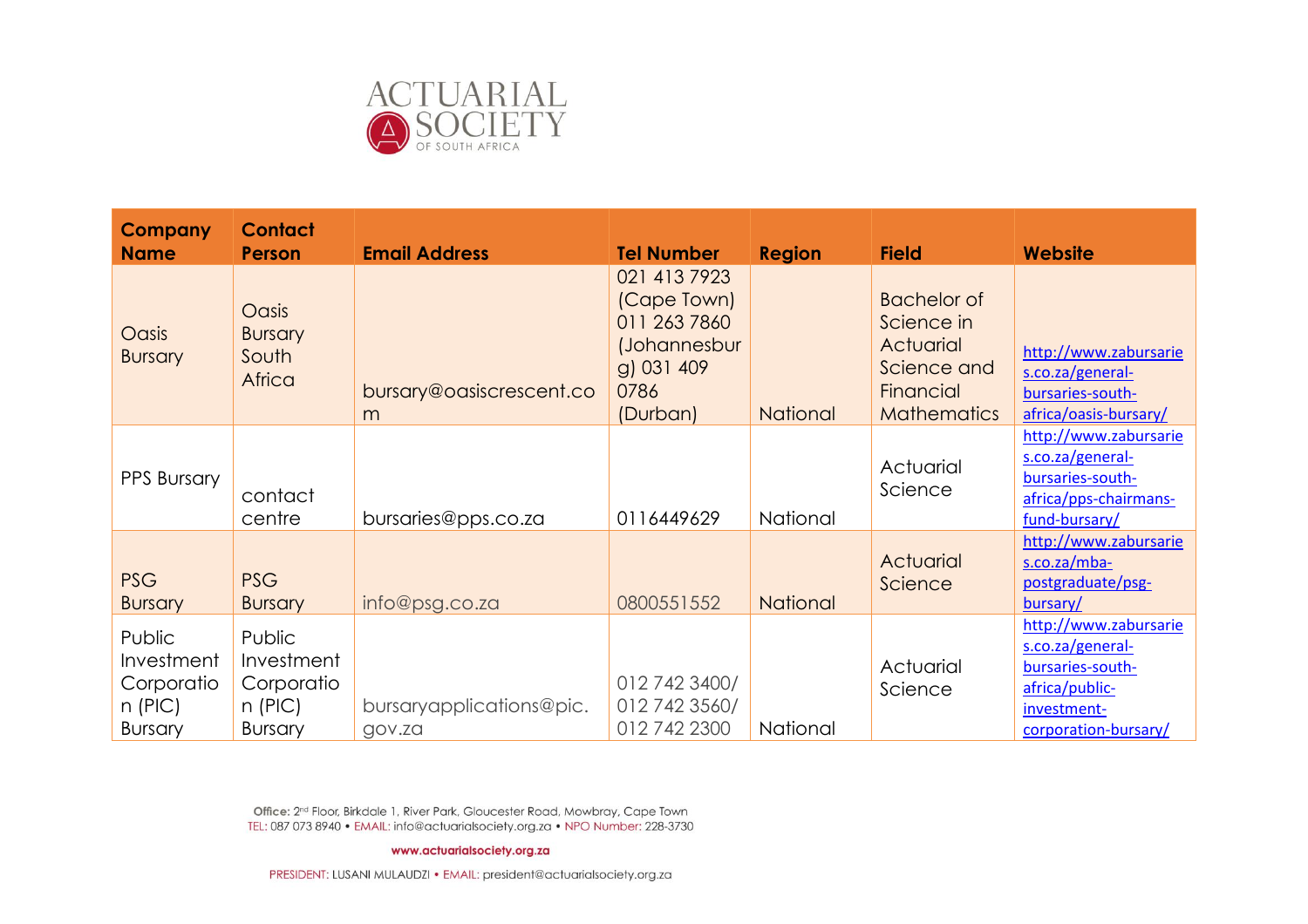

| <b>Company</b><br><b>Name</b>                                             | <b>Contact</b><br><b>Person</b> | <b>Email Address</b>               | <b>Tel Number</b>                 | <b>Region</b>   | <b>Field</b>         | Website                                                                                                                                    |
|---------------------------------------------------------------------------|---------------------------------|------------------------------------|-----------------------------------|-----------------|----------------------|--------------------------------------------------------------------------------------------------------------------------------------------|
| SARS<br><b>Bursary</b>                                                    | Career<br>Wise                  | applications@careerwise.<br>CO.ZQ  | 086 100 8777<br>/ 086 100<br>7787 | <b>National</b> | Actuarial<br>Science | http://www.zabursarie<br>s.co.za/science-<br>bursaries-south-<br>africa/sars-bursary/                                                      |
| South<br>African<br>Actuaries<br>Developm<br>ent<br>Programm<br>e Bursary | SAADP                           | applications@saadp.co.z<br>a       | 011 486 1859<br>/ 086 635<br>2372 | National        | Actuarial<br>Science | http://www.zabursarie<br>s.co.za/science-<br>bursaries-south-<br>africa/south-african-<br>actuaries-<br>development-<br>programme-bursary/ |
| Standard<br><b>Bank CSI</b><br><b>Bursary</b>                             | Study Trust                     | apply@studytrust.org.za            | 0114031632                        | National        | Actuarial<br>Science | http://www.zabursarie<br>s.co.za/commerce-<br>bursaries-south-<br>africa/standard-bank-<br>bursary/                                        |
| Stanlib<br><b>Bursary</b>                                                 | Stanlib                         | bursary@stanlib.com                | 0114486666                        | National        | Actuarial<br>Science | http://www.zabursarie<br>s.co.za/commerce-<br>bursaries-south-<br>africa/stanlib-bursary/                                                  |
| StudyTrust<br><b>Bursaries</b>                                            | Study Trust                     | applications@StudyTrust.o<br>rg.za | 011 403 1632<br>/ 011 403<br>1130 | National        | Actuarial<br>Science | http://www.zabursaries.co.z<br>a/general-bursaries-south-<br>africa/studytrust-bursaries/                                                  |